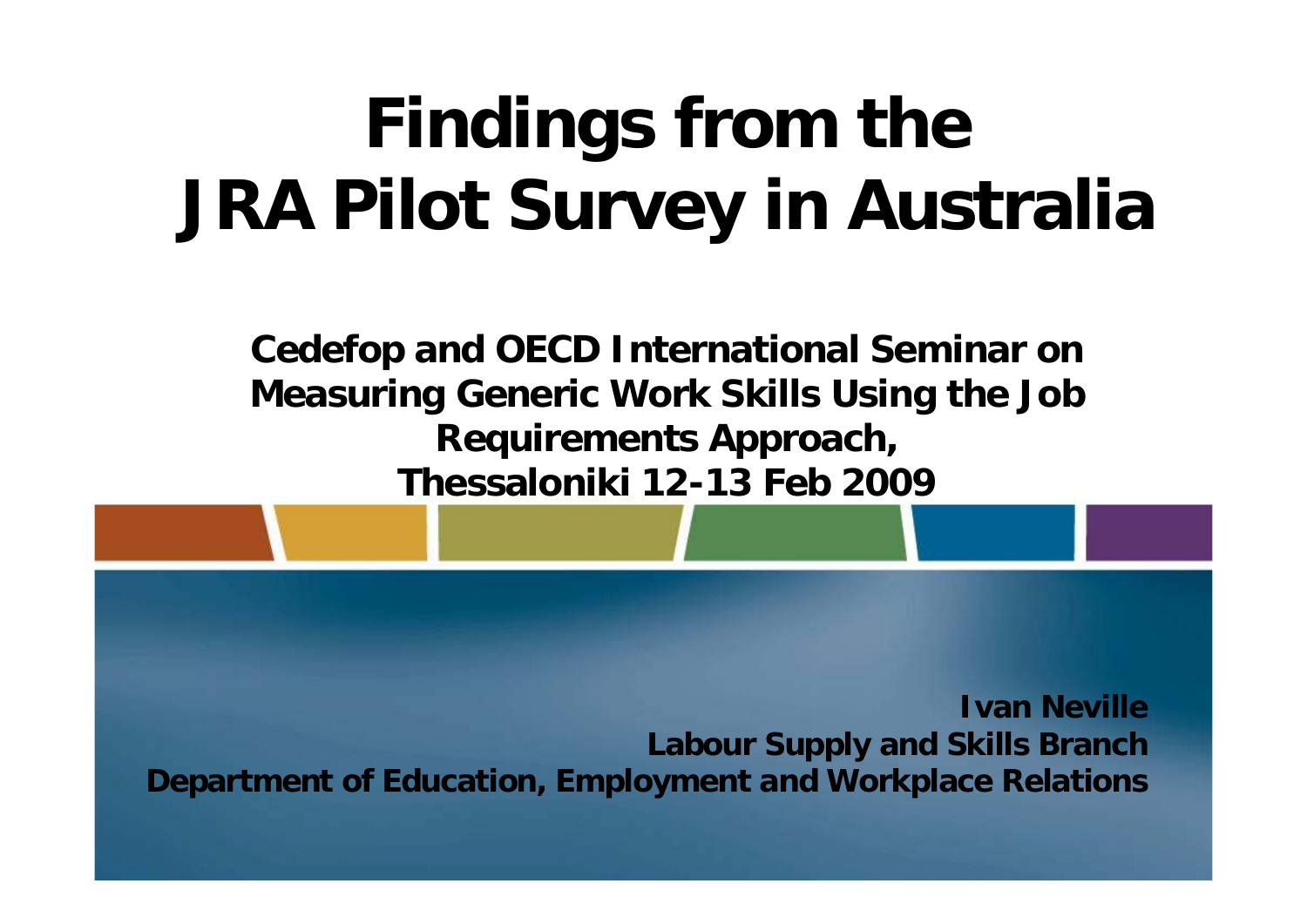### **OVERVIEW**

- The Australian labour market
- Survey methodology
- General differences in skill use
- Selected findings
- Conclusions and policy uses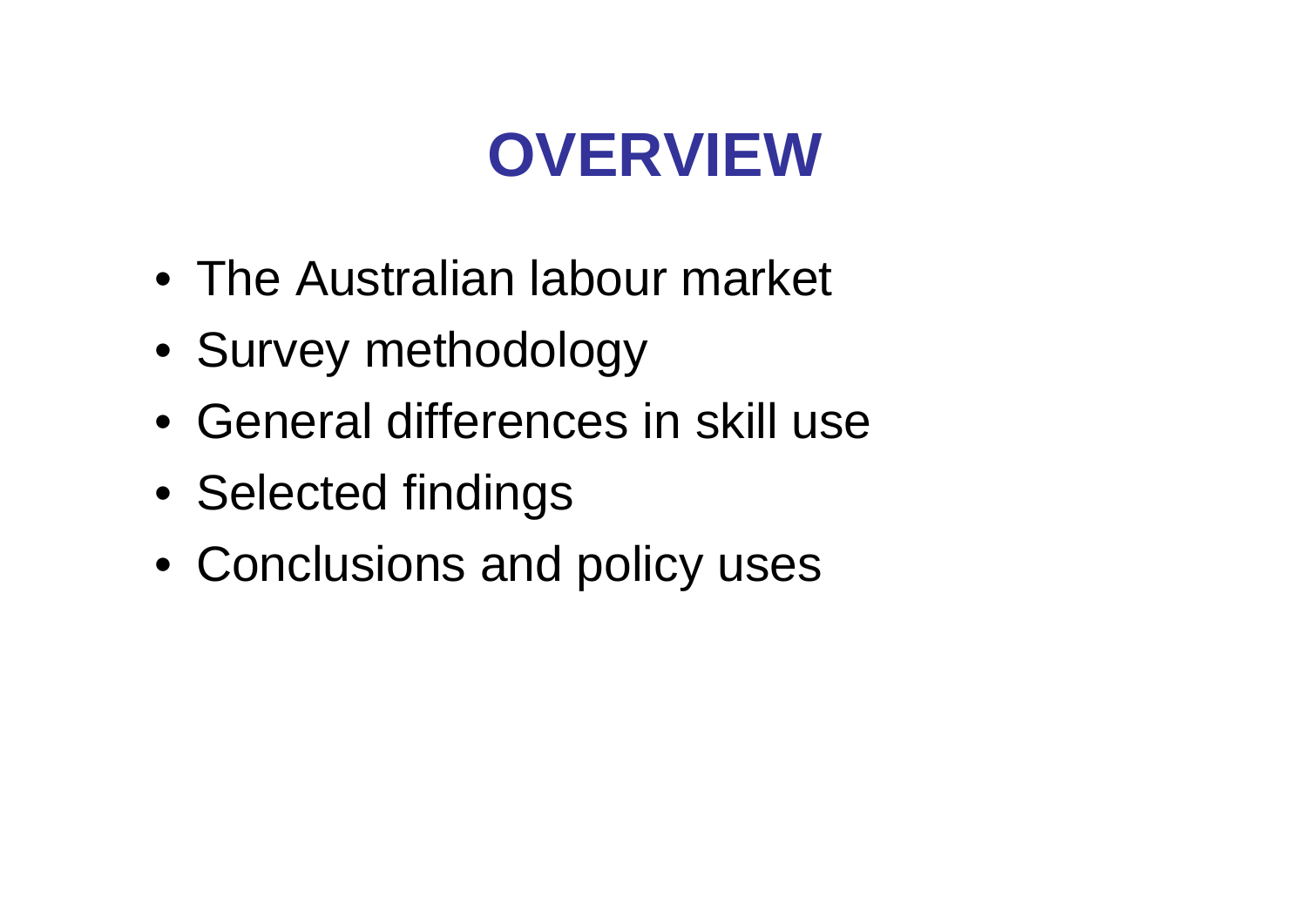# **AUSTRALIAN LABOUR MARKET**

Australian Economy (May 2008)

- Unemployment: 4.2%
- Participation Rate: 65.3%
- Labour Market Structure
- 45.1% of employed persons are women.
- Major employing industries:
	- $-$  Retail  $-$  14.7%
	- Manufacturing 11.3%
	- Property and Business Services 11.0%
	- Health and Community Services 11.0%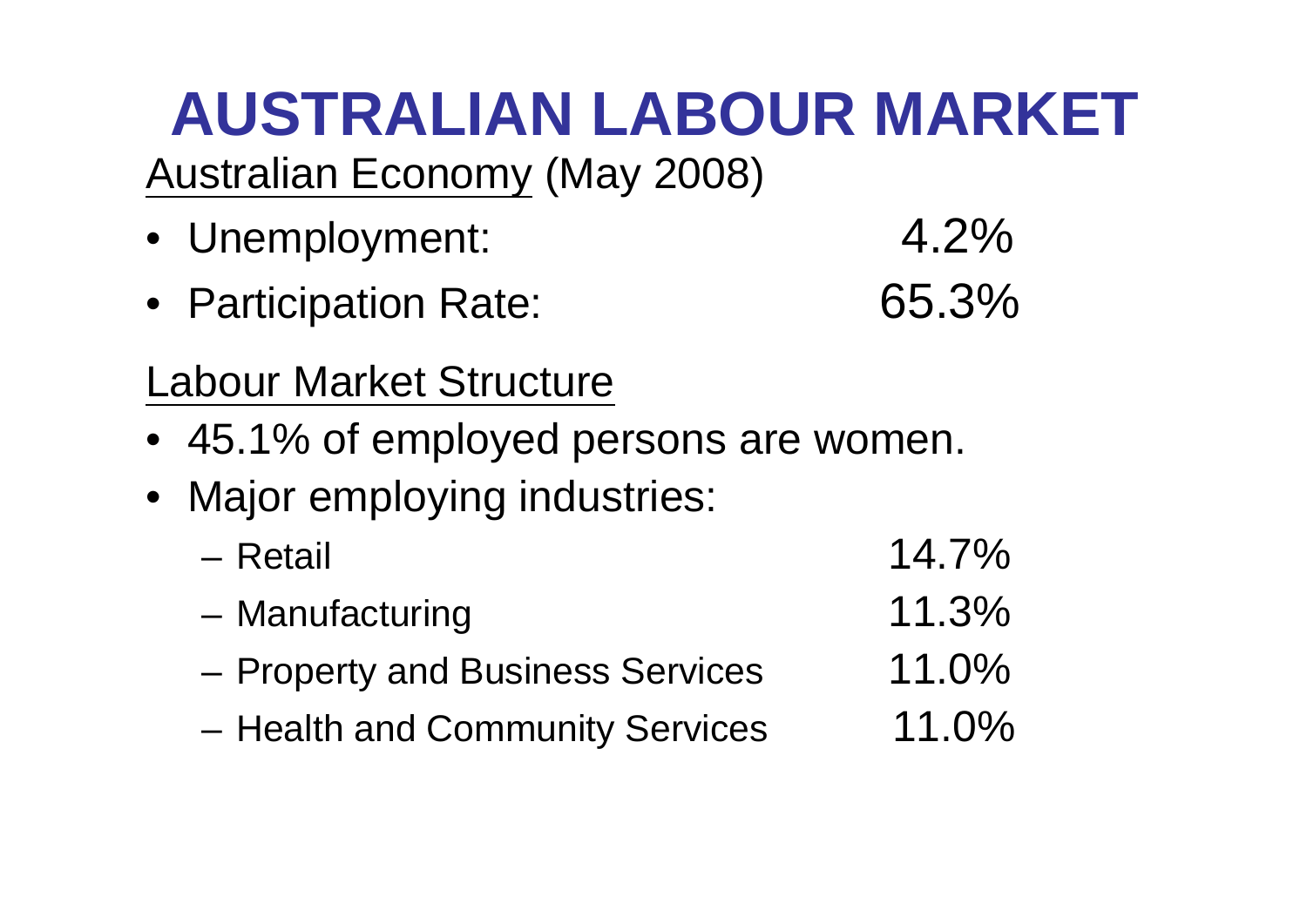#### **METHODOLOGY**

500 household and 102 primary school teacher surveys

- Both surveys reasonably representative.
- Randomly selected
- Household Response:
- Gross Response Rate: 78%
- Net Response Rate: 49%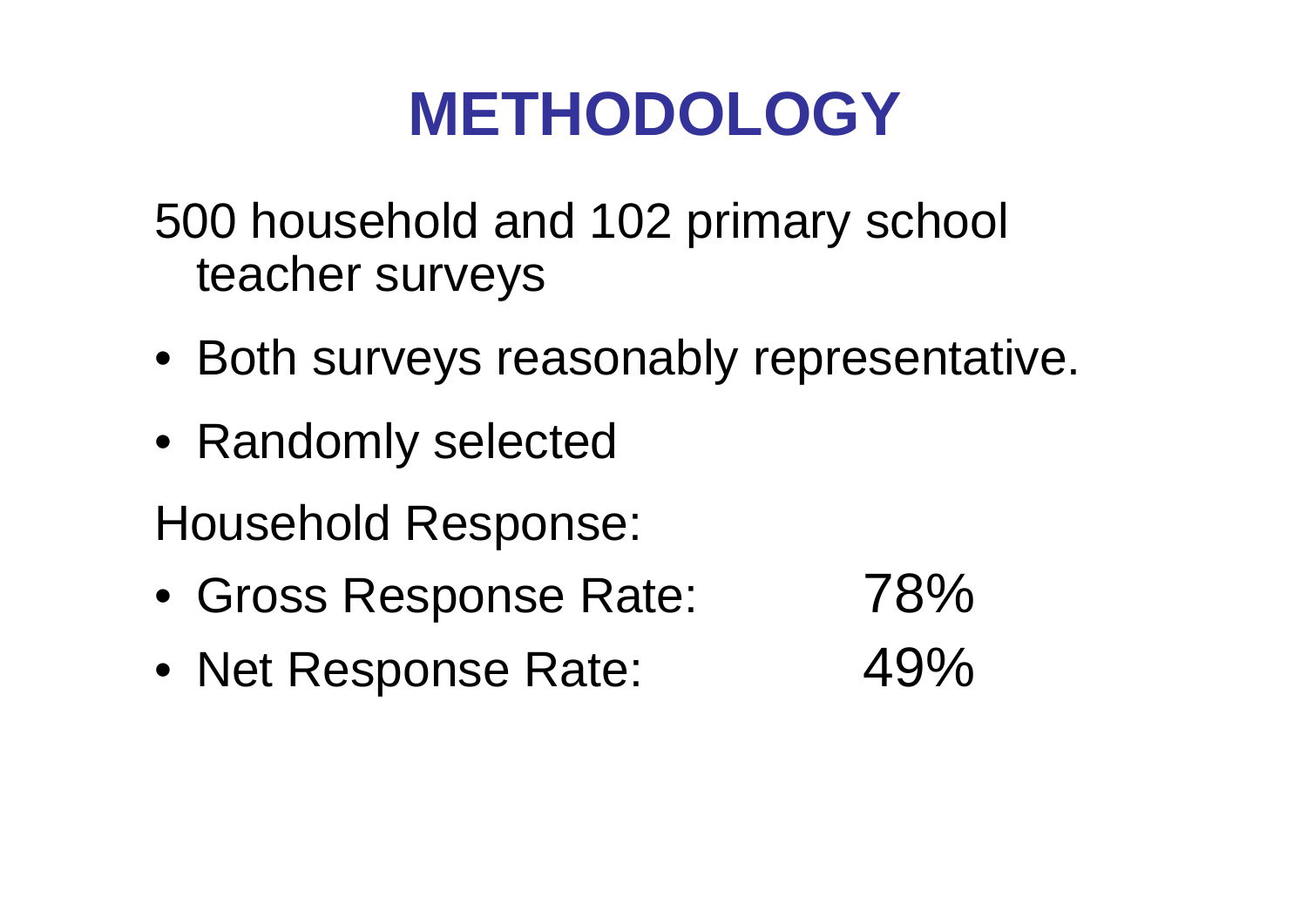### **AUSTRALIA**

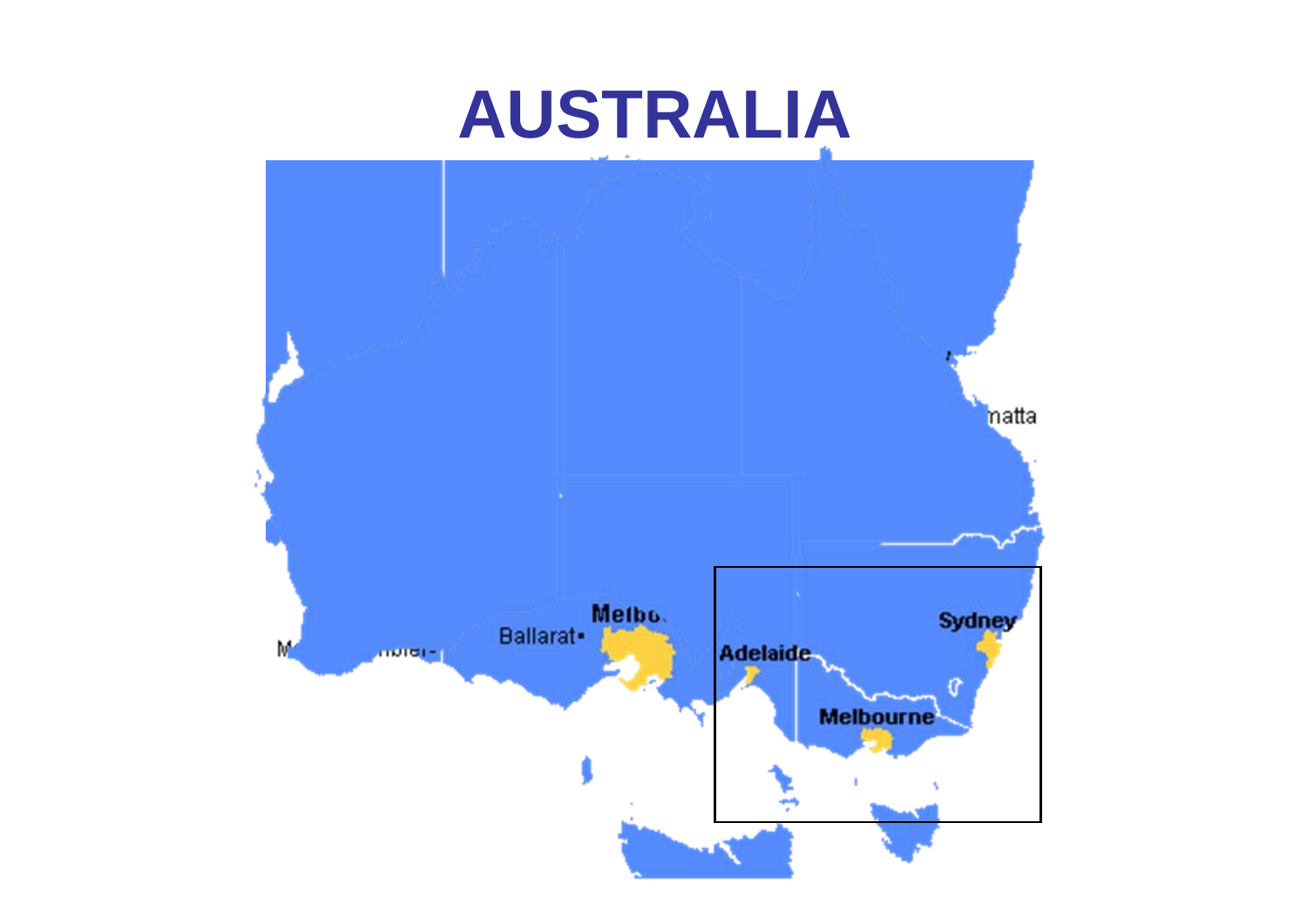#### **DIFFERENCES IN SKILL USE BROAD OVERVIEW**

- Managers, Professionals and Associate Professionals had the highest use of the Reading, Writing, Instructing, Self Direction, Learning and Autonomy skill domains.
- Elementary Workers had the lowest use of all skills domains except Physical and Internal Interaction skills
- Workers in Education had the highest use of Reading, Writing, Customer Interaction, Instructing, and Self Direction skills.
	- Teacher Survey respondents also had a high use of these skills.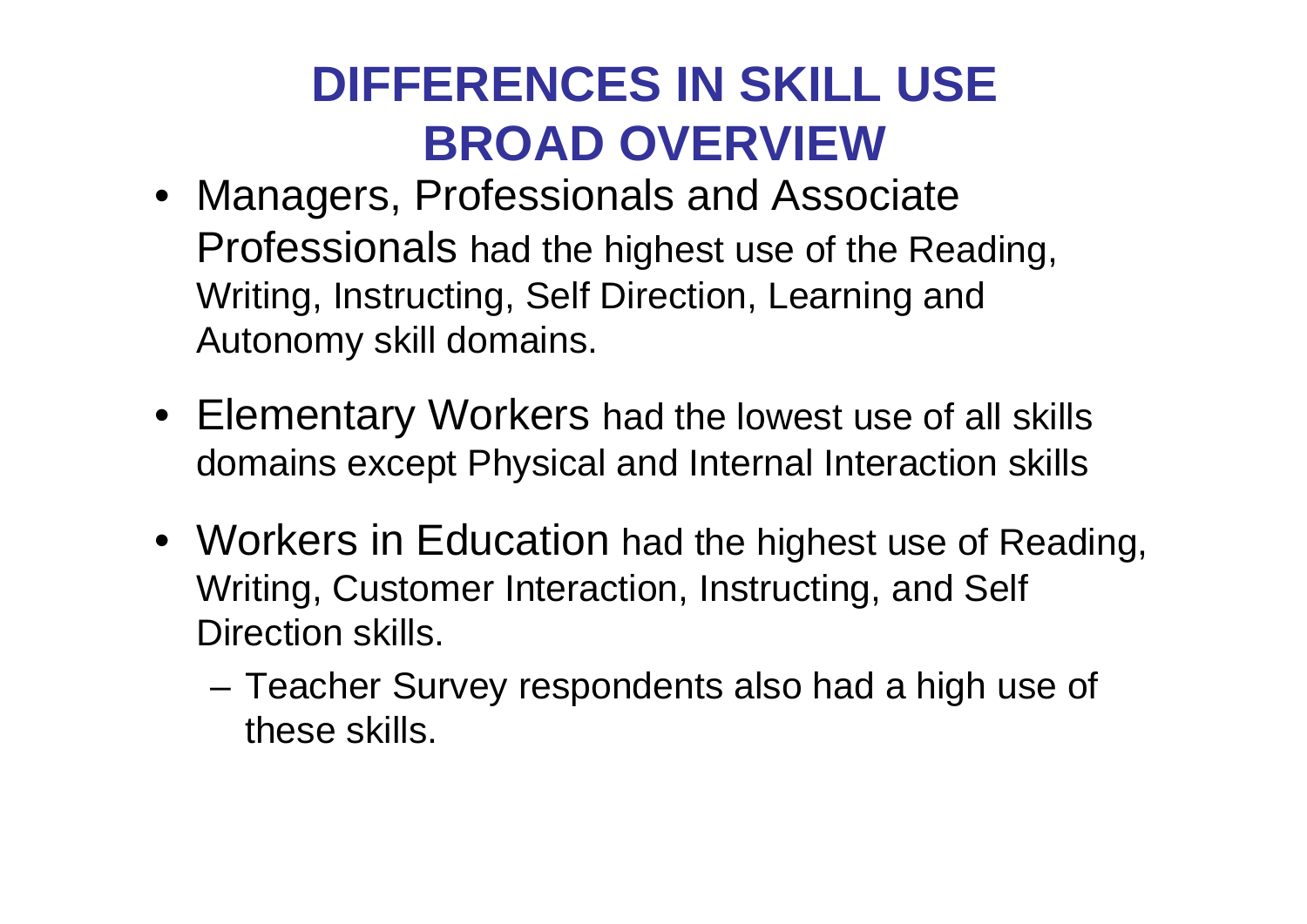# **WORKPLACE INTEGRATION**

- Australian workers generally reported working closely with others.
- Workplace interactions were positively related to business size.
- Part-time workers more likely to be disconnected from colleagues. – more likely to not need to interact with co-workers.
- Non-managerial staff frequently teach coworkers new things.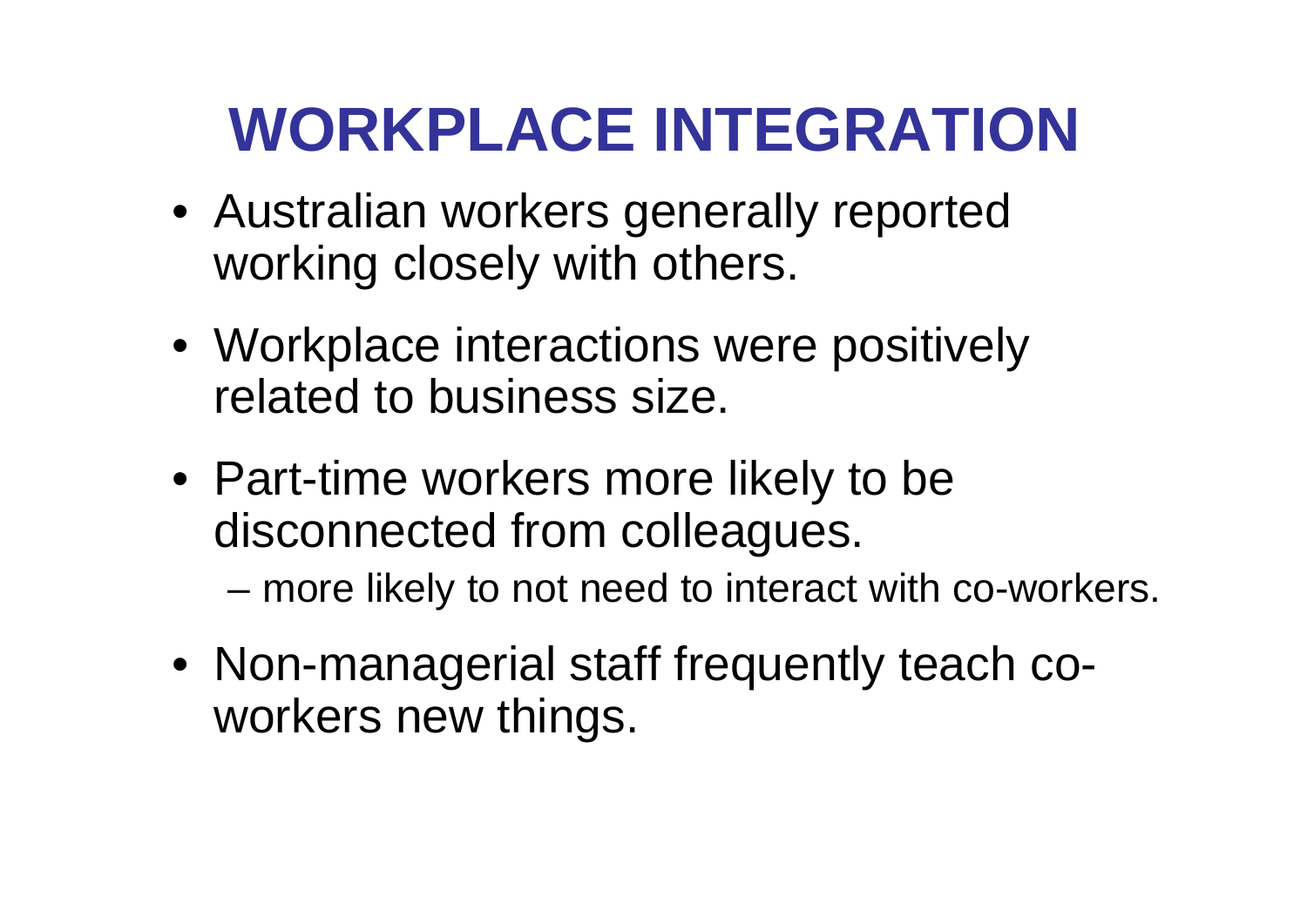### **COMPUTER USE**

- 79.4 per cent of jobs involved computer use. – Improved skills will improve the job performance of many
- 7.9 per cent of all working respondents likely to be limited to jobs that do not involve computer use.
- Younger workers use computers at a more complex level within every major occupation category.

Areas of possible further investigation

- Do younger workers undertake similar tasks using more complex computer methods?
- Do younger workers gravitate towards jobs that require greater computing skills within major occupation categories?
- Do younger workers undertake more complex computing tasks because they are junior to their older counterparts?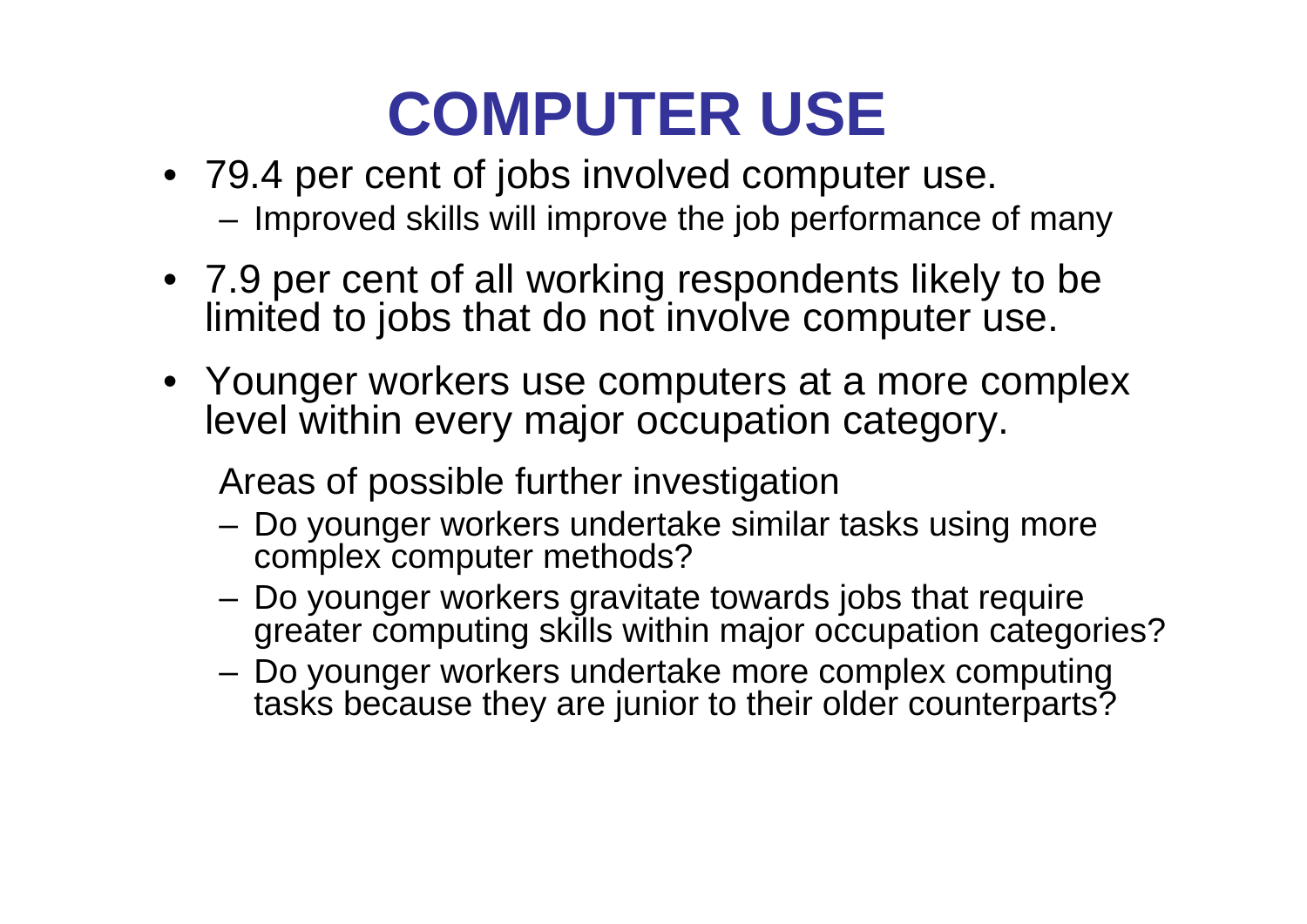# **UNSUITABLE APPLICANTS AND SKILLS USE**

- Does greater use of a particular skill translate to its acquisition being a greater barrier to employment?
- Information on using an Australian Survey of Employers' Recruitment Experiences
	- Asks about recent recruitment exercises.
	- Data on the ability of employers to fill vacancies.
	- If and why recruitment was 'difficult'
	- Information on unsuitable applicants.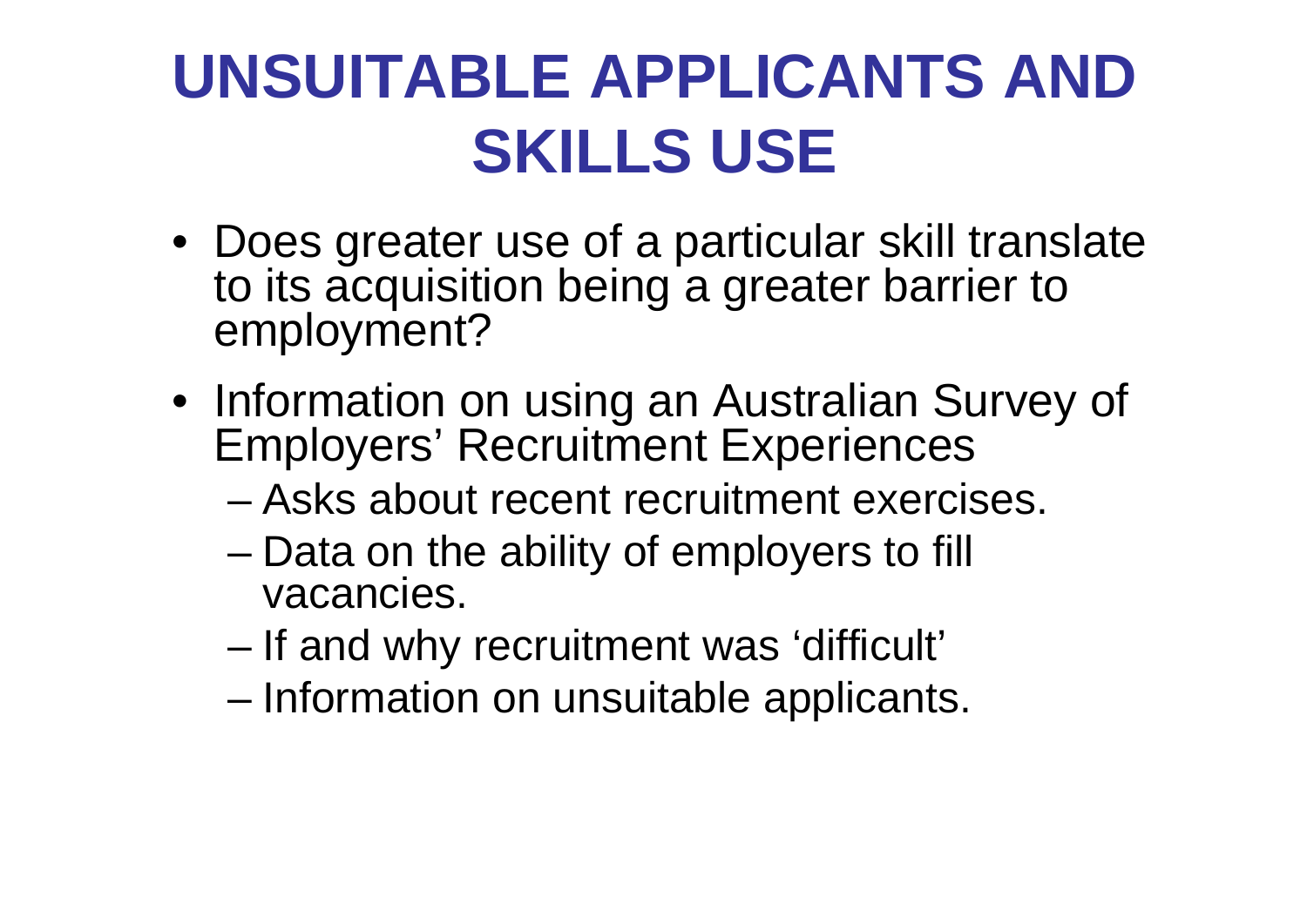# **SKILLS USE AND APPLICANT UNSUITABILITY**

- In occupations where literacy and numeracy skills were used the **most**, employers most frequently found the lack of these skills to be a significant barrier to applicant suitability.
- However, inadequate Interpersonal and Self Direction skills were greater barriers to employment in occupations where they were used the **least**.
- Accordingly, the skills development needs of job seekers should be based on an assessment of their own skills as well as those required for their desired job.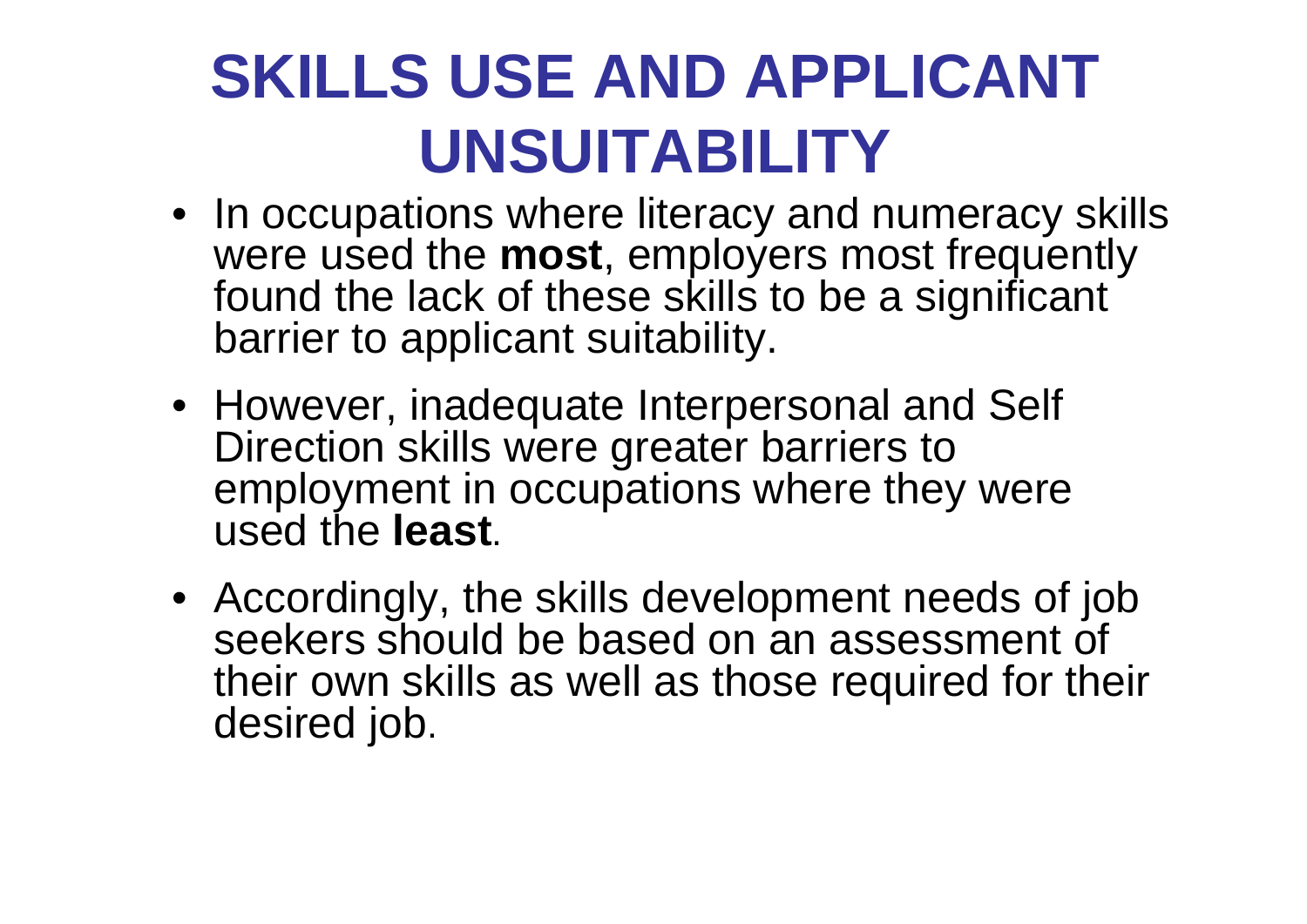#### **SKILL DEVELOPMENT NEEDS**



■Lower Qualifications ■Need Training or Development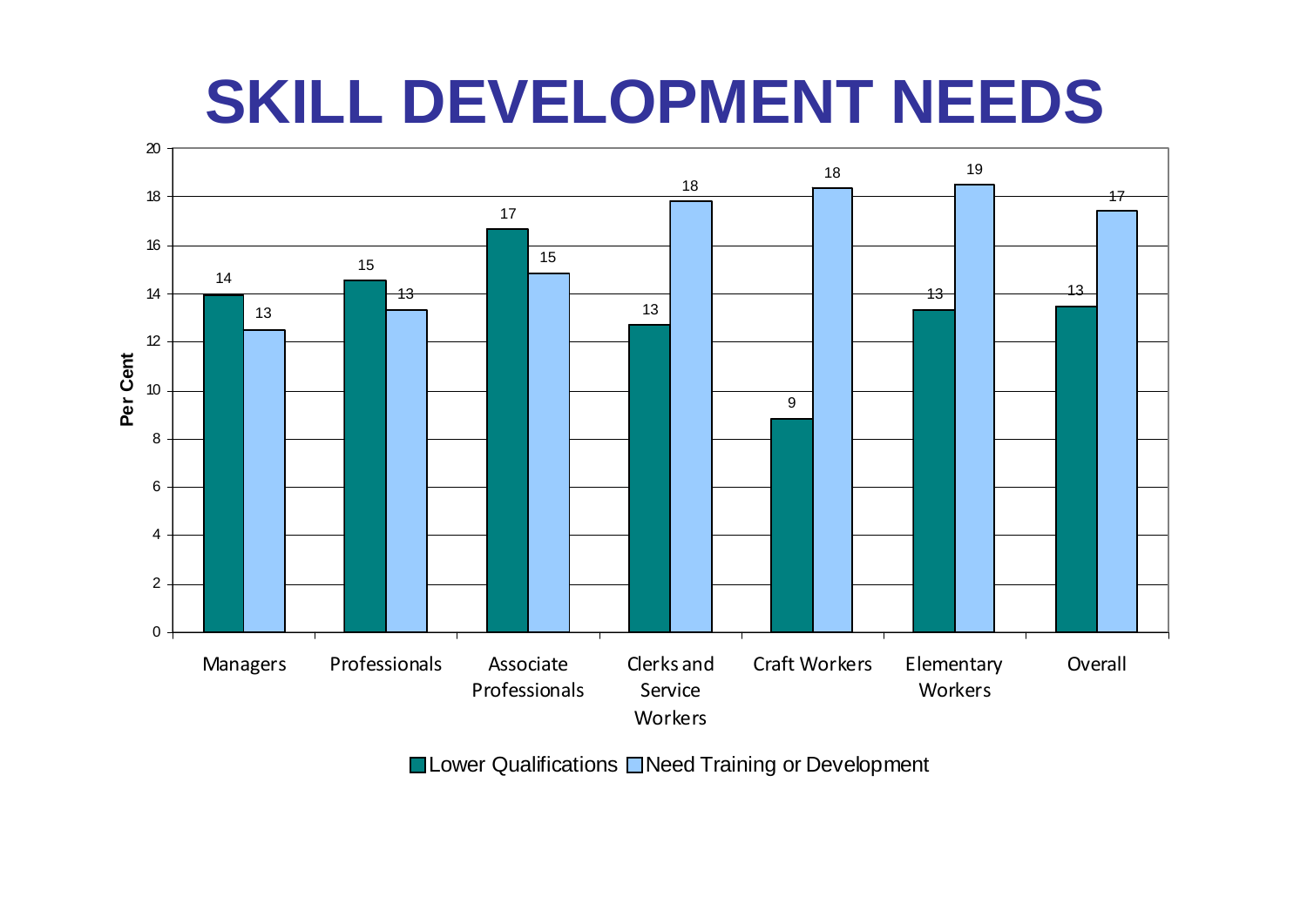# **HIGHER EDUCATION QUALIFICATIONS**

- JRA results indicated that higher qualifications had no impact on:
	- –levels of autonomy and self direction
	- the frequency with which workers helped others to learn new things; or
	- the frequency that respondents persuaded and influenced others.